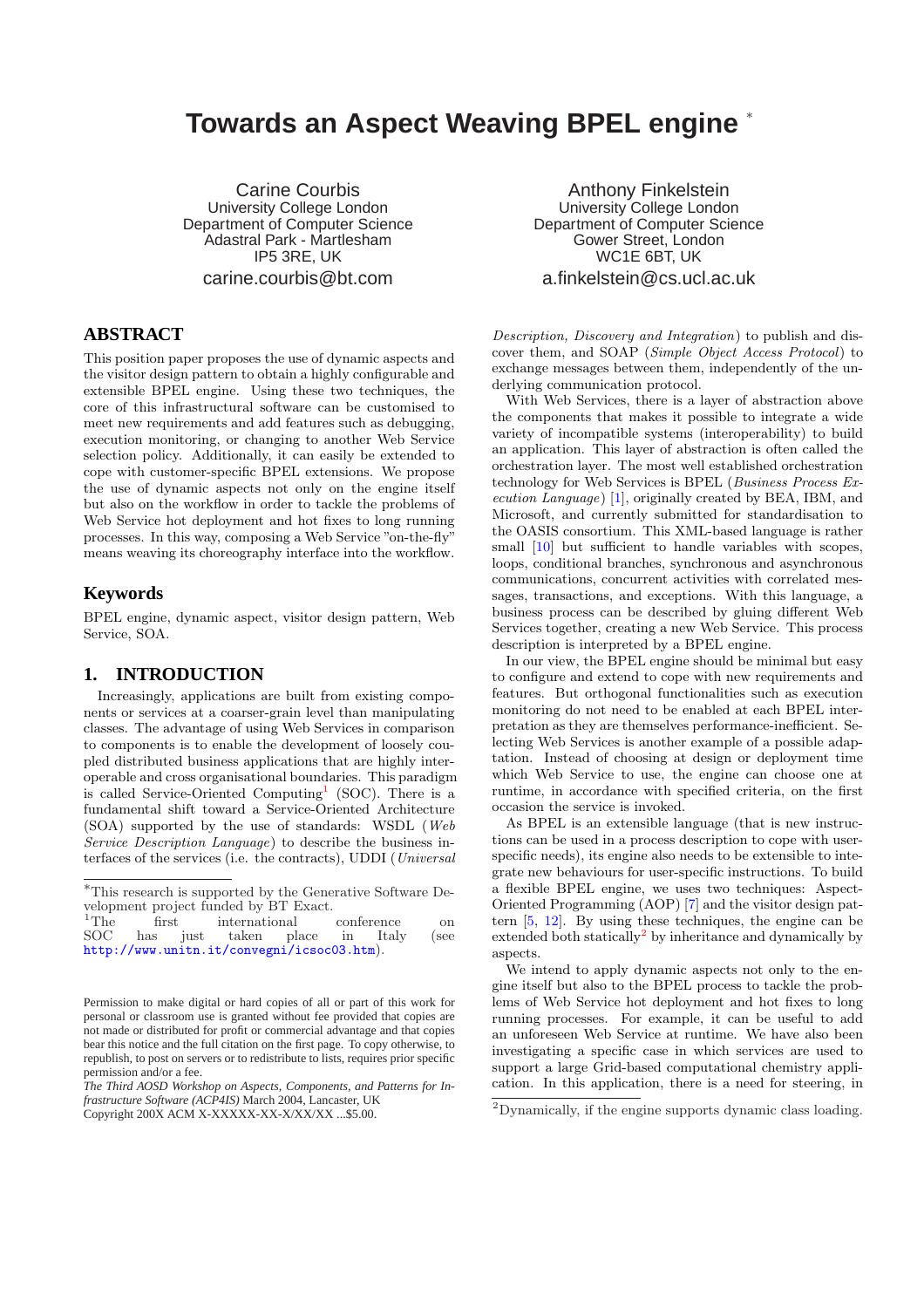other words changing the end of the workflow depends upon results identified in earlier stages.

Our BPEL engine will manipulate different types of aspects; it can be seen as an aspect weaver that orchestrates Web Services.

The aim of this paper is to explain how such an adaptable BPEL infrastructure engine can be created taking advantage of the visitor design pattern and dynamic aspects. It is organised as follows. Section 2 presents a brief overview of related work. Section 3 describes the design of our BPEL engine. We conclude the paper in Section 4.

#### **2. RELATED WORK**

It is important that "systems infrastructure" software such as application servers, virtual machines, middleware, compilers, and operating systems be open and adaptable. Otherwise no user-specific feature or requirement can be added after implementation time. To integrate new functionalities requires redevelopment of the whole software. For example, Gilad Bracha et al have developed their own Java compiler to create a superset of the Java programming language, GJ, with generic types and methods [4]. It was not possible to adapt the Java compiler to cope with this language extension. Other examples are the VM-based runtime MOPs (*Meta-Object Protocols*) such as *Guaraná* [11] that have developed their own JVM (Java Virtual Machine) to intercept operations at runtime (with a VM-based solution, the passage from the base level to the meta level is invisible to the programmer).

One solution to build more adaptable system infrastructure software is to use dynamic aspects. They are appropriate for run-time adaptations in service architectures [15] and more precisely as hot fixes. By contrast with static aspects such as the ones used in AspectJ  $[6]$ , dynamic aspects can be woven or unwoven into/from a program "on-the-fly". Sato et al present [16] a good introduction to dynamic AOP. They also describe their dynamic weaver, Wool, that is a hybrid of two aspect implementation approaches. At runtime and on demand, it either embeds hooks into a class for executing the advices and reloads it into the JVM, or inserts hooks as breakpoints into the JVM. At least two dynamic aspect systems, JAC [14] and Handi-Wrap [3], use static code translation on the byte-code, statically inserting the hooks at all the potential join points. Using aspects on SOAs will make it possible, for example, to check constraints (design by contracts), such as the ones proposed in the Web Service Offerings Language (WSOL) [18], or to monitor the execution with agents.

Using design patterns when implementing systems make them more flexible. In the case of interpretors, the visitor design pattern is very often chosen. Recently, this pattern was used, for example, to implement Joeq [19], a virtual machine and compiler infrastructure.

The existing service description languages and Web Service flow languages address business process dynamics and non-functional properties poorly. For example, in the current BPEL version, it is not possible to add on demand or replace a Web Service (a partner) at runtime; the workflow needs to be stopped to be adapted. The idea of using aspects for dynamic workflow adaptations or execution controls has been outlined in [2]. With aspects, new activities can be added or replaced, the control flow modified, the policy resolution to assign resources to activities changed or extended, and resource invocations replaced.

To address the problem of dynamic selection and composition of Web Services, DAML-S [9], an ontology of services, proposes the use of semantic descriptions. These descriptions will then be manipulated by different agents or software such as a semi-automatic composer of Web Services [17]. With the latter, compositions on demand are based on semantic descriptions and are validated by human controllers. Daniel Mandell and Sheila McIlraith describe in [8] how to augment BPEL with Semantic Web technology.

# **3. AN OPEN, EXTENSIBLE, AND CONFIG-URABLE BPEL ENGINE**

To have more flexible BPEL processes, we have chosen to design and implement an open, extensible, and configurable BPEL interpreter. Its core logic will be rather small as the language does not contain many instructions, but we plan to enrich it with new features such as:

- To easily extend or modify its behaviour;
- To select or replace Web Services after deployment time;
- To plug or unplug aspects in/from the engine on demand;
- To hot-fix the workflow; for example, to compose on demand new Web Services;

The advantages of these features and how we plan to implement them are now presented. At this end of this section, we also briefly put together the architecture technical details of our language interpreter.

#### **3.1 Engine behaviour extension or modification**

BPEL is a language that can be extended with new userspecific instructions such as launching an executable, or replacing a Web Service. This means that its engine needs to be easy to extend. Also it would be useful to have the capability to modify the engine behaviour to take into consideration user-specific requirements. The visitor design pattern meets these requirements as it separates the data structures and the semantics. The behaviour of each BPEL element is represented as a visit method and the set of these methods contained in a class (the visitor). As the engine code will be modular, it will be easy to understand, maintain, extend by inheritance, and modify by visit method overridings.

## **3.2 Selection and replacement of Web Services**

Selecting a Web Service can depend on different criteria and constraints: QoS (Quality of Service), price, the result of a request, the trust you have in the provider, etc. In the well-known Web Service example, the travel agency, the selection policy for the airline company can be to take the lowest fare from London to Morocco at Christmas time, or the quickest trip without a stop, or to take British Airways for the frequent flyer points. To find the lowest fare, each airline company needs to be invoked; the selection policy can be a minimal business process. Each partner (Web Service) involved in a business process can have a different selection policy. The selection may be performed at runtime on the first occasion the service is invoked or at replacement request, not at design or deployment time. We plan to accept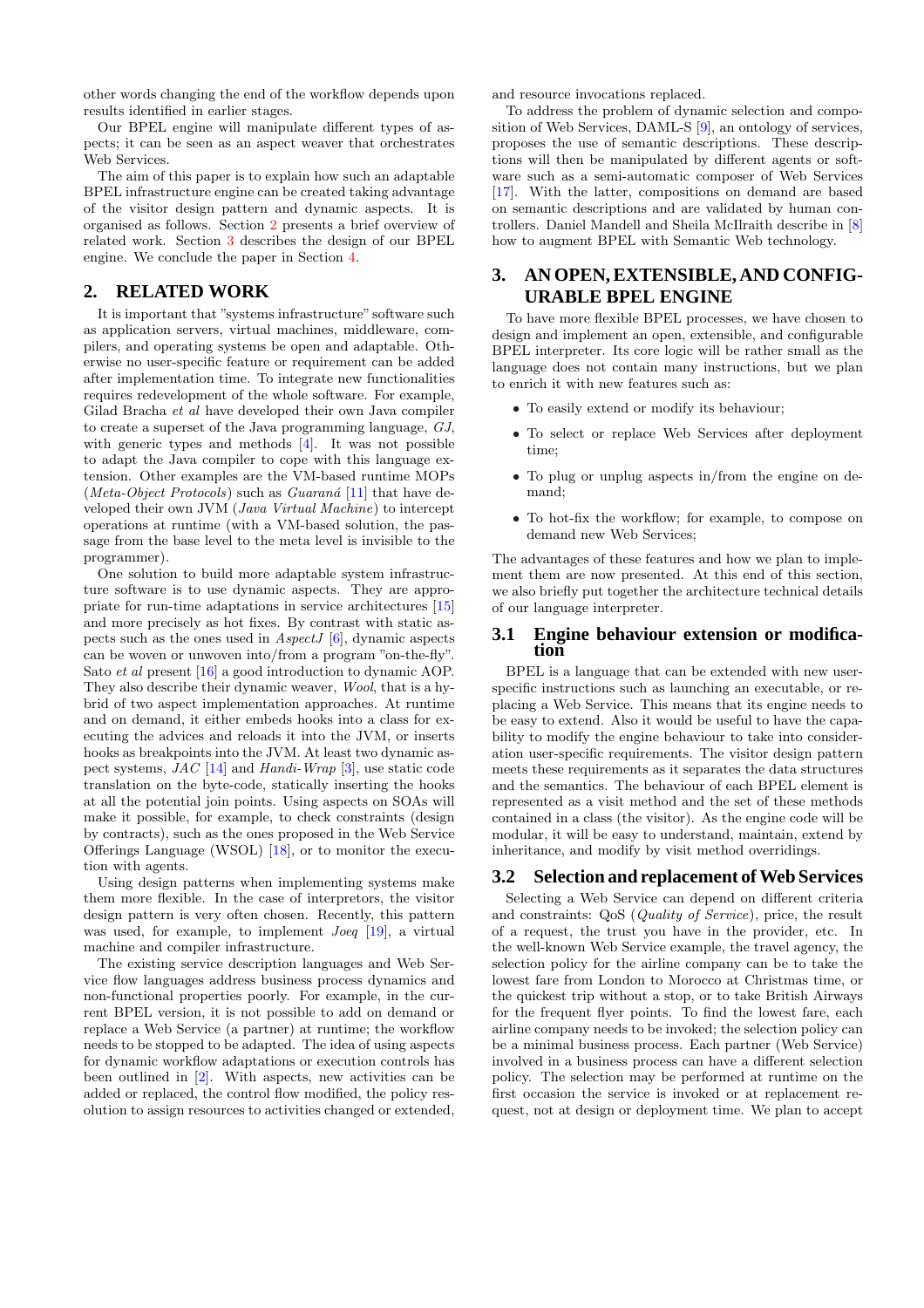one selection policy per partner and a generic one if none is provided. This policy will be used at runtime by the engine to select, from an UDDI registry, a Web Service that is signature and constraint compliant.

There is also a need to be able to replace, at runtime, a Web Service that is slow, unresponsive, or no longer useful for the current iteration. In this way, the workflow can be adapted to improve performance or QoS, to avoid termination because there is no answer from one partner, and to use another similar service in a loop or on user demand. The substitution can only occur if the new Web Service is servicesignature compliant (same WSDL description as there is no service adaptor) and if the service to be replaced is in a stable state (not in a transaction, and without an initialisation or one that does not impact on other partners).

To be compliant with the specifications, the core logic of our BPEL engine (the visitor) should contain no Web Service selection or replacement code. The solution is to set a hook before service invocations (the invoke visit method) to add these functionalities. In this way, services can be selected and even replaced at post-deployment, as well as selection policies.

### **3.3 Orthogonal concerns**

It can be useful to enrich the core logic of the engine with different concerns at post-implementation. In this way, the engine is more modular, adaptable, and easy to maintain. As some of the concerns can be impact-performant, such as execution profiling or debugging, their corresponding aspects should be enabled to be woven or unwoven on demand during execution. With these dynamic non-functional aspects, the engine can, for example, be controlled by agents that monitor the execution and take actions if one service provider is not responding. Such a concern can be useful especially for long running processes. We can also identify the need for functional aspects between two service invocations to perform local code execution such as converting the data into another format.

We have defined an aspect BPEL-specific language using XPath as a pointcut language to identify the join points (matching the BPEL document) and Java as the advice language<sup>3</sup> . In our first version, we have statically set hooks to execute advices at all the potential join points; that is before and after any BPEL instruction (visit method) such as invoke or receive, and at any process variable modification. Plugging in an aspect means registering it on the current process and also selecting the different nodes of the process document (AST - Abstract Syntax Tree) identified by XPath expressions to annotate them with the aspect name and the name of the advice to execute. Before and after interpreting an instruction, our system checks if there is any annotation and calls the method to execute (advice) if this aspect is still registered. Unweaving an aspect only means removing the aspect from the registry.

### **3.4 Hot fixes applied to the workflow**

For long running processes, adapting a workflow, according to earlier results, by stopping it is not acceptable. There is a need to modify, at runtime, the end of the workflow by adding new computational instructions, and replacing or deleting some instructions. This can also be seen as BPEL aspects, using XPath to identify the join points but BPEL

as the advice language (instead of Java for the aspects on the engine). As these aspects act upon the workflow (functional aspects) and have their advice in BPEL, we plan to directly transform the process AST. These transformations can only be applied to the workflow at some precise points and under certain conditions that we need to identify to ensure the stability of the system. For example, deleting a BPEL sequence can only occur if the engine has not started interpreting it.

An important example of such hot-fixes is the composition, on demand, of a new Web Service and thus the addition of its choreography interface. The dynamic aspect technology is our solution to address dynamic composition of Web Services: the choreography interface (BPEL instructions) can be seen as advices and where to weave them as pointcuts. Composing a new Web Service means transforming the AST workflow to integrate the piece of its choreography interface (BPEL advice). With this capability, the workflow can be extended to meet unforeseen post-deployment requirements and user needs.

#### **3.5 Architecture technical details**

The core logic of our system (see Figure 1) is the BPEL interpretor, implemented using the visitor design pattern. It contains one visit method for each BPEL instruction and traverses the typed structures, the BPEL trees, from top to bottom. These trees are not only strictly typed to meet the pattern requirements but are also based on the DOM API to enable XPath selections of their nodes, which is useful for the implementation of our BPEL aspect languages.

The code to handle the selection and replacement of Web Services, and the engine aspects is represented as two aspects respectively that we can plug in or unplug from the BPEL interpretor. In this way, the interpretor can be used alone (faster) or extended, at runtime, with these functionalities. Its code is independent from the BPEL aspect and the Web Service selection code, and is compliant with the BPEL specification. This possibility of plugging aspects is due to our visitor design pattern implementation that checks before and after each visit method call to see if some advices need to be executed. More precisely, this check is done in the visit method dispatcher (in our case, a generic visit method instead of the different accept methods implemented in each BPEL element class). More details about the visitor design pattern implementation we are using can be found in [13].

The workflow aspect manager is also code independent from the engine. It just needs to suspend the engine when performing the transformations on the interpreted BPEL document at some stable points and to get access to its data environment to add or remove members (variables, partners, etc.). Additionally, the annotations of the engine aspects already plugged in should be propagated onto any new BPEL instruction added by insertion or replacement.

## **4. CONCLUSION**

In this position paper, we argue that the visitor design pattern and dynamic aspects can be used to implement an extensible and adaptable BPEL engine, thus in SOAs. The benefit of using the visitor design pattern is to write modular code that is easy to extend by inheritance. This characteristic, in the context of an extensible language such as BPEL, is important so as to ease the incorporation of new instruction behaviours into the interpreter. Involving aspects into the

<sup>3</sup>The implementation language of our engine is Java-based.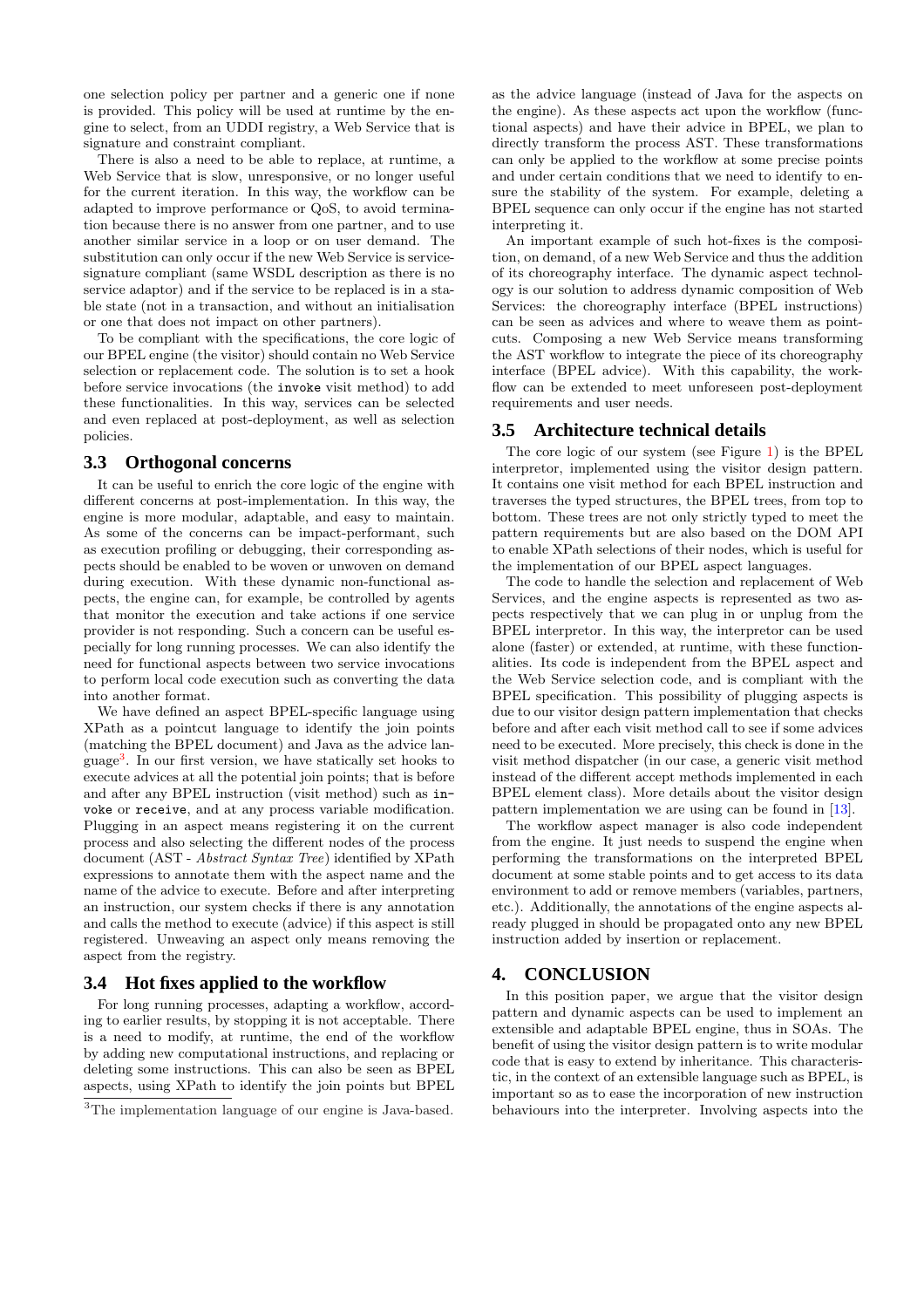

Figure 1: Overview of the BPEL engine architecture

engine makes it possible to separate, in a modular way, the different concerns, to focus only on its core logic in the first place, and to rapidly integrate unforeseen concerns into it in a non-invasive way. For greater flexibility, we have chosen to have dynamic aspects to be able to weave and unweave them into/from at runtime.

We also argue that dynamic aspect techniques can not only be used in the engine itself but also on business processes to address the well-known problems of Web Service hot deployments and hot fixes. Additionally, we believe that the BPEL engine should be customised with different selection policies as Web Service selection should be done after deployment, and with Web Service replacement capability.

We have started the development of our system, using SmartTools [13], a DSL (Domain-Specific Language) development environment, to quickly prototype tools for our different languages (BPEL, the engine aspect language, and the workflow aspect language). Later, we will need to refine our aspect languages by identifying which pointcuts are needed for advices either in BPEL (for the hot fixes such as the choreography interface compositions) or in Java (for orthogonal concerns).

## **5. ACKNOWLEDGEMENTS**

The authors want to thank DAVID LESAINT and GEORGE PAPAMARGARITIS from BT Exact for the fruitful discussions, as well as BEN BUTCHART from UCL.

#### **6. REFERENCES**

[1] T. Andrews, F. Curbera, H. Dholakia, Y. Goland, J. Klein, F. Leymann, K. Liu, D. Roller, D. Smith, S. Thatte, and I. Trickovic. Business Process Execution Language for Web Services version 1.1. Technical report, BEA, IBM, Microsoft, SAP, Siebel Systems, May 2003. http://www-106.ibm.com/developerworks/webservices/library/ws-bpel/.

- [2] B. Bachmendo and R. Unland. Aspect-Based Workflow Evolution. In Tutorial and Workshop on Aspect-Oriented Programming and Separation of Concerns, Lancaster, UK, August 2001. http://www.comp.lancs.ac.uk/computing/users/marash/aopws2001/papers/ba
- [3] J. Baker and W. Hsieh. Runtime Aspect Weaving Through Metaprogramming. In First International Conference on Aspect-Oriented Software Development, pages 86–95, Enschede, The Netherlands, April 2002. ACM.

http://www.cs.utah.edu/~wilson/papers/handiwrap-aosd02.pdf.

- [4] G. Bracha, M. Odersky, D. Stoutamire, and P. Wadler. Making the future safe for the past: Adding Genericity to the Java Programming Language. In Proceedings of OOPSLA'98, Vancouver, Canada, October 1998. ACM Press. http://www.cis.unisa.edu.au/~pizza/gj/Documents/gj-oopsla.pdf.
- [5] E. Gamma, R. Helm, R. Johnson, and J. Vlissides. Design Patterns. Addison-Wesley Pub Co, January 1995. ISBN 0201633612.
- [6] G. Kiczales, E. Hilsdale, J. Hugunin, M. Kersten, J. Palm, and W. G. Griswold. An Overview of AspectJ. In J. L. Knuden, editor, Proceedings of European Conference on Object-Oriented Programming, volume 2072 of LNCS, pages 327–355, Budapest, Hungary, June 2001.